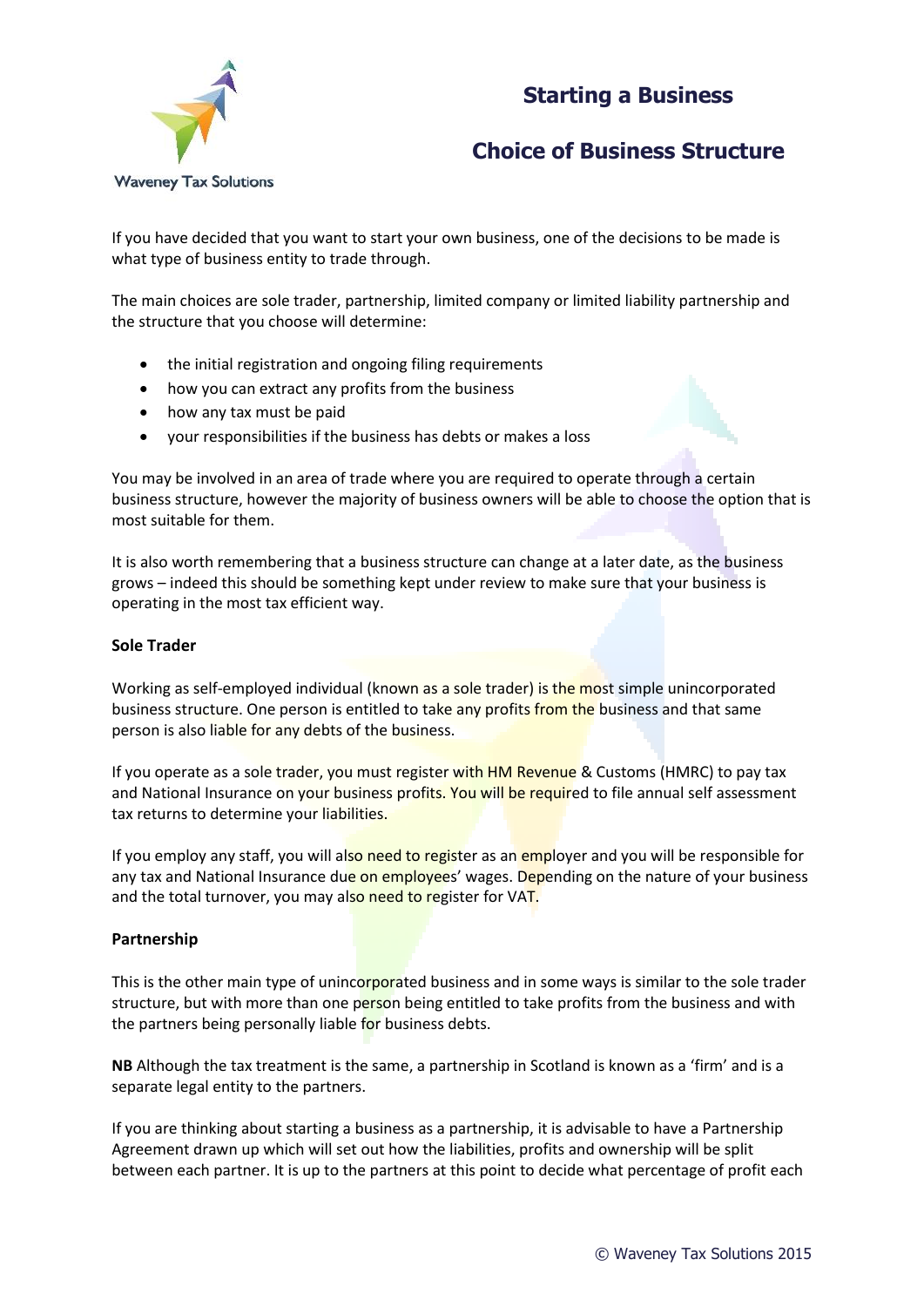### **Starting a Business**



# **Choice of Business Structure**

partner is entitled to, although this can be changed at a later date to reflect changes within the business.

The partnership business must be registered with HMRC and an annual self assessment return will need to be filed for the partnership. In addition, each partner must register for self assessment and file personal returns. It is the responsibility of each partner to pay the tax and National Insurance liabilities on their share of the profits.

As with sole traders, if the partnership employs any staff, it will need to register as an employer and must settle any tax and National Insurance due on employees' wages. Depending on the nature of the business and the total turnover, the partnership may of course also need to register for VAT.

### **Limited Company**

A limited company is a separate legal entity in its own right, which means there is less exposure to financial risk for the owners.

A limited company is owned by one or more shareholders and the responsibility of running a company falls on one or more directors. Shareholders' liabilities are limited to the amount they have invested in the business and any personal guarantees they may have given when raising loans.

The company must pay corporation tax on any business profits arising. The directors and shareholders are responsible for settling any personal tax liabilities on money they extract from the company and will usually need to register for self assessment and file annual personal tax returns.

The limited company must first be set up and registered with Companies House, then with HMRC. The company will need to register as an employer as the directors are employees of the company and will be liable for any tax and National insurance due on employees' wages. As with all business structures, the company may also need to register for VAT.

The company must file accounts and returns to both Companies House and HMRC each year.

#### **Limited Liability Partnership**

A limited liability partnership, or LLP, is a hybrid between a limited company and a partnership. This type of business structure offers the limited liability available to shareholders of a limited company, but has the same tax treatment as a partnership.

As with an ordinary partnership, it is advisable to have a partnership agreement drawn up to set out how the profits and ownership will be split between each partner.

The business must be registered both with Companies House and with HMRC, as it will have annual filing obligations to both offices. Each partner must then register for self assessment and will be responsible for paying any tax and National Insurance due on their share of profits.